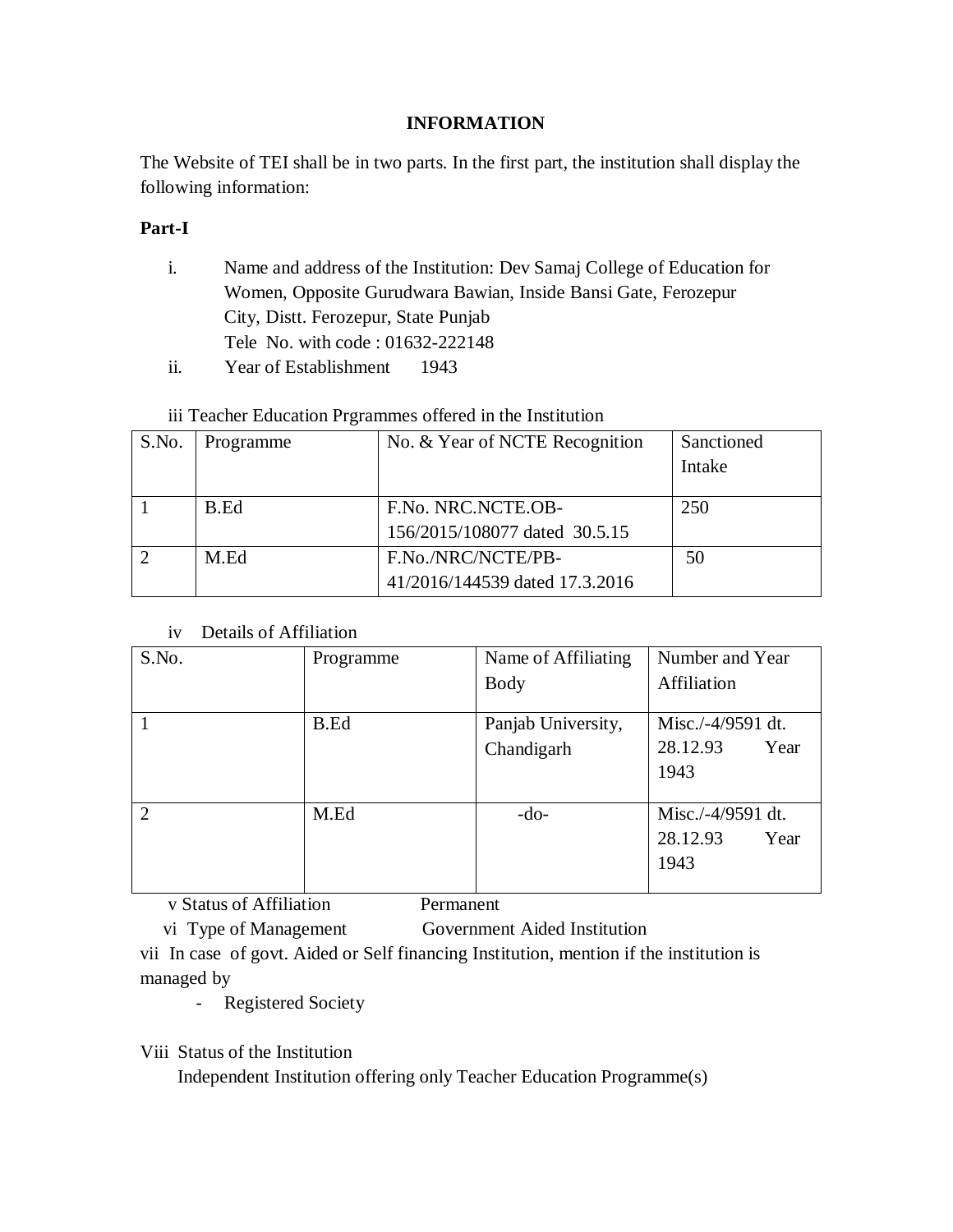Ix Institution meant for

- Females only

X Accessibility

\* Whether accessible in all-weather & through Pucca road YES

\* Name of the Nearest Railway Station Ferozepur City

## **In addition to the general information mentioned at I to x above, the institution may highlight the following, if it so desired:**

#### **i. History of the Institution**

Dev Samaj, a unique religious movement was founded in 1887, by the most worshipful Master Bhagwan Dev Atma, the great and illustrious founder of Dev Samaj who realized that it is the place of women in the society that determines the level of civilization and that the future of women lays in Education. He made women education one of the chief planks of Dev Samaj's contribution to social reforms. The college has been striving to maintain the high ideals of its founding father who sought the regeneration of mankind and transformation of society through women's education for the period over a half century.

Dev Samaj College of Education for Women was started in 1943. It is the first non governmental Teachers' Training college in the whole of United Punjab. Our college has made a mark not only in academics but also in the field of multi-dimensional co-curricular activities.

#### **ii. Vision Statement**

In tune with the vision of most worshipful Bhagwan Dev Atma, the great and illustrious Founder of Dev Samaj, to empower and emancipate women, the vision of the college is to shape, sensitize, and inculcate in the prospective teachers a desire for excellence combined with right attitude, values and ideologies.

#### **iii. Mission and Objectives**

The mission of the college is to strive and maintain high ideals of regeneration of mankind and transformation of society, by imparting appropriate skills for livelihood and instill a scientific temperament through a value based education system.

#### **iv. Significant achievement and Contributions in the field of Education, such as Awards/Recognition, Eminent Alumni etc.**

**Contributions in the field of Education,**

**Awards/Recognition Received**

**Eminent Alumni**

**Any other information**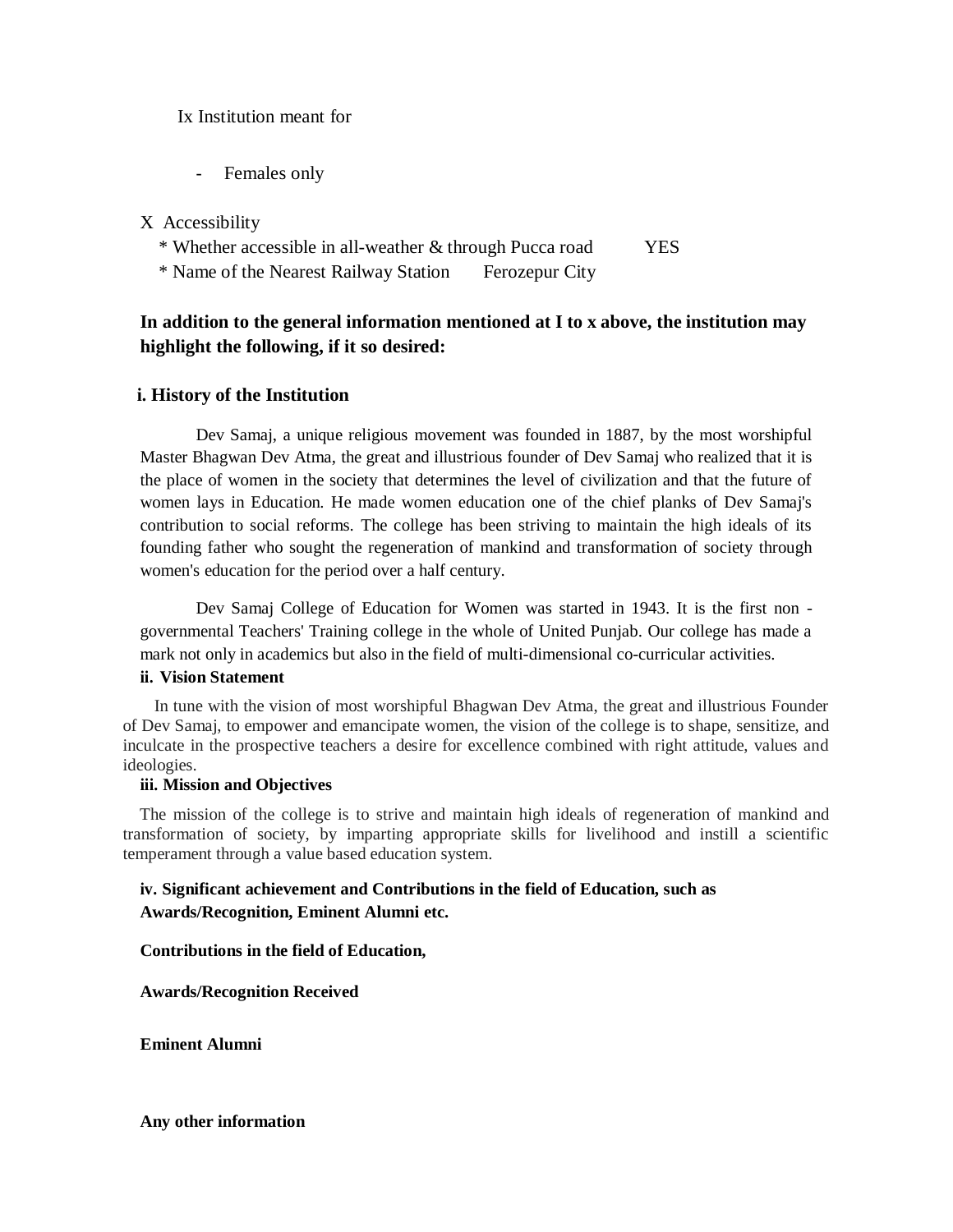### **Part-II**

This part shall include information regarding infrastructure, Teaching and Non-Teaching staff, available instructional resources, students, Instructional management etc. which are mandatory as per the regulations.

|    | 1. Campus and Infrastructure                        | <b>Annexure Attached</b> |
|----|-----------------------------------------------------|--------------------------|
| a. | Available Land area in Sq. meters                   | 8800.77 Sq. Mtrs.        |
|    | b. Whether the available land is on Ownership basis | Yes, Ownership           |
|    | c. Built up area in Sq Mtrs.                        | 4187 Sq. Mtrs.           |

In case of multi-story building built-up area in sq Mtrs. on each floor

| S.No.          | Floor             | Built up area in Sq Mtrs |
|----------------|-------------------|--------------------------|
| $\overline{1}$ | Ground Floor      | 1493.39. Sq. Mtr.        |
| $\overline{2}$ | First floor       | 1405.23. Sq. Mtr.        |
| 3              | Second Floor      | 1016.26 Sq. Mtr.         |
| $\overline{4}$ | Third Floor       | 653.34 Sq. Mtr.          |
|                | <b>Total Area</b> | 4569 Sq. Mtrs.           |

| d. Mention if Fire safety equipment has been installed | Yes. |
|--------------------------------------------------------|------|
|--------------------------------------------------------|------|

|  | if yes, mention if the same are installed as per Building By Laws | <b>Yes</b> |
|--|-------------------------------------------------------------------|------------|
|  |                                                                   |            |

### e. Mention the facilities available for differently abled persons

- 1. Wheel Chairs
- 2. Lift

f. Mention, if hostel facilities are available Yes

if yes

Mention if separate facilities are available for female students Yes, Only for female students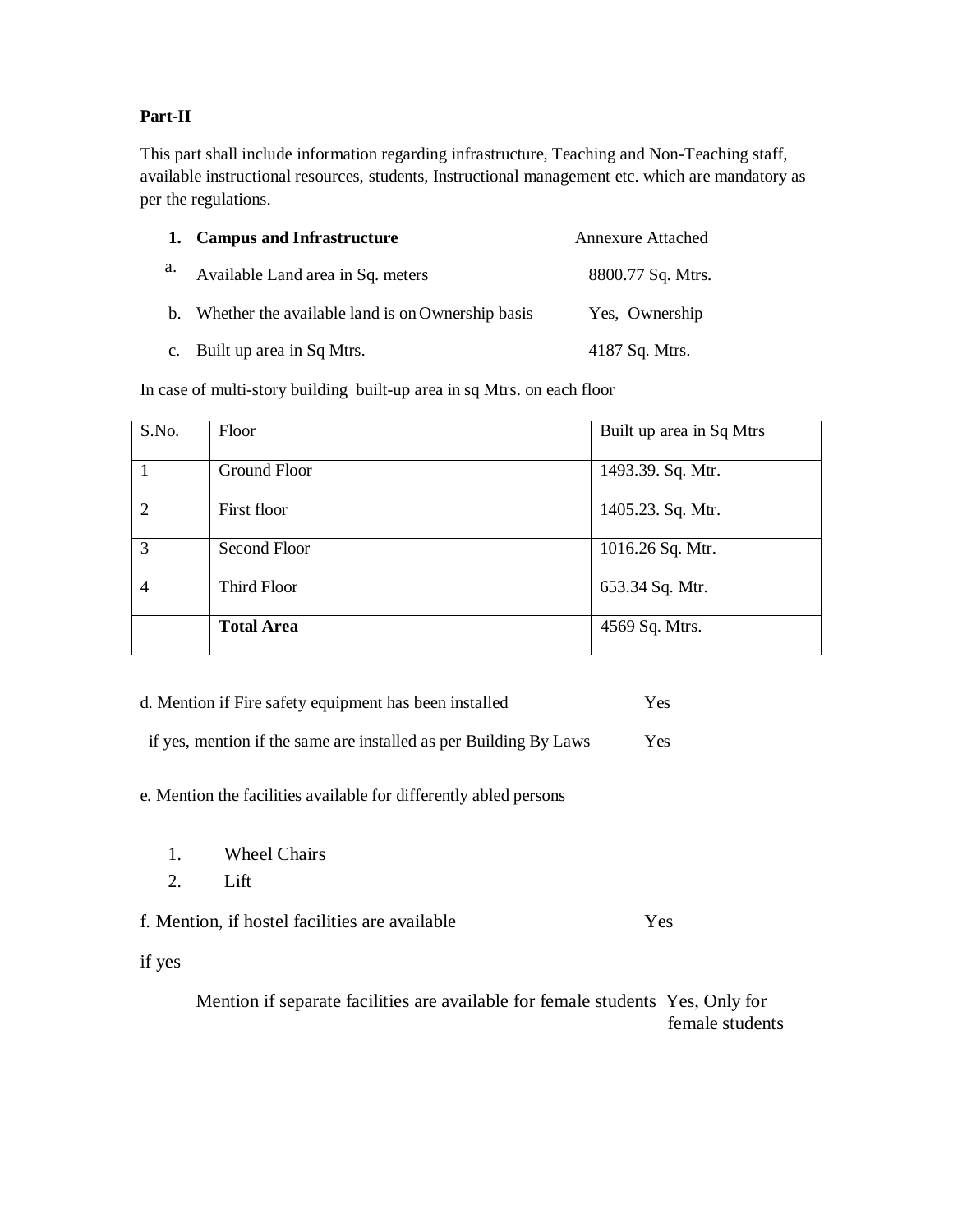| S.No.         | <b>Infrastructure</b>                                 | <b>Whether available:</b><br>Yes/No | Size in Sq Ft. |
|---------------|-------------------------------------------------------|-------------------------------------|----------------|
| a.            | <b>Class Rooms</b>                                    |                                     |                |
|               | i. Classroom<br>1                                     | Yes                                 | 887.79 Sq. Ft  |
|               | ii Classroom<br>2                                     | Yes                                 | 881.93 Sq. Ft  |
|               | iii Classroom<br>3                                    | Yes                                 | 788.17 Sq. Ft. |
|               | iv Classroom<br>$\overline{4}$                        | Yes                                 | 788.17 Sq. Ft. |
|               | v Classroom<br>5                                      | Yes                                 | 881.93 Sq. Ft. |
|               | vi Classroom<br>6                                     | Yes                                 | 887.79 Sq. Ft. |
|               | vii Classroom 7                                       | Yes                                 | 788.17 Sq. Ft. |
|               | viii Classroom 8                                      | Yes                                 | 1015 Sq. Ft.   |
|               | ix Classroom<br>9                                     | Yes                                 | 1015 Sq. Ft.   |
|               | X Classroom 10                                        | Yes                                 | 887.79 Sq. Ft  |
|               | XI Classroom 11                                       | Yes                                 | 881.93 Sq. Ft  |
|               | XII Classroom 12                                      | Yes                                 | 788.17 Sq. Ft. |
| $\mathbf b$ . | Multipurpose Hall                                     | Yes                                 | 3654 Sq. Ft.   |
| c.            | Library-cum-Reading Room                              | Yes                                 | 3045 Sq. Ft.   |
| d             | <b>ICT Resource Centre</b>                            | Yes                                 | 1015 Sq. Ft.   |
| ${\bf e}$     | Art & Resource Centre                                 | Yes                                 | 580 Sq. Ft.    |
| $\mathbf f$   | Health & Physical Education<br><b>Resource Centre</b> | Yes                                 | 410.31 Sq. Ft. |
| g             | Music Room                                            | Yes                                 | 573.3 Sq. Ft.  |
| $\mathbf{h}$  | Psychology Lab                                        | Yes                                 | 425 Sq. Ft.    |
| $\mathbf{i}$  | Mathematics Lab                                       | Yes                                 | 408.9 Sq. Ft.  |
| $\mathbf{j}$  | Social Science Lab                                    | Yes                                 | 518.61 Sq. Ft. |
| $\bf k$       | Language Lab                                          | Yes                                 | 432 Sq. Ft.    |

#### **g. (i) The information regarding the available infrastructure be provided in the following table:**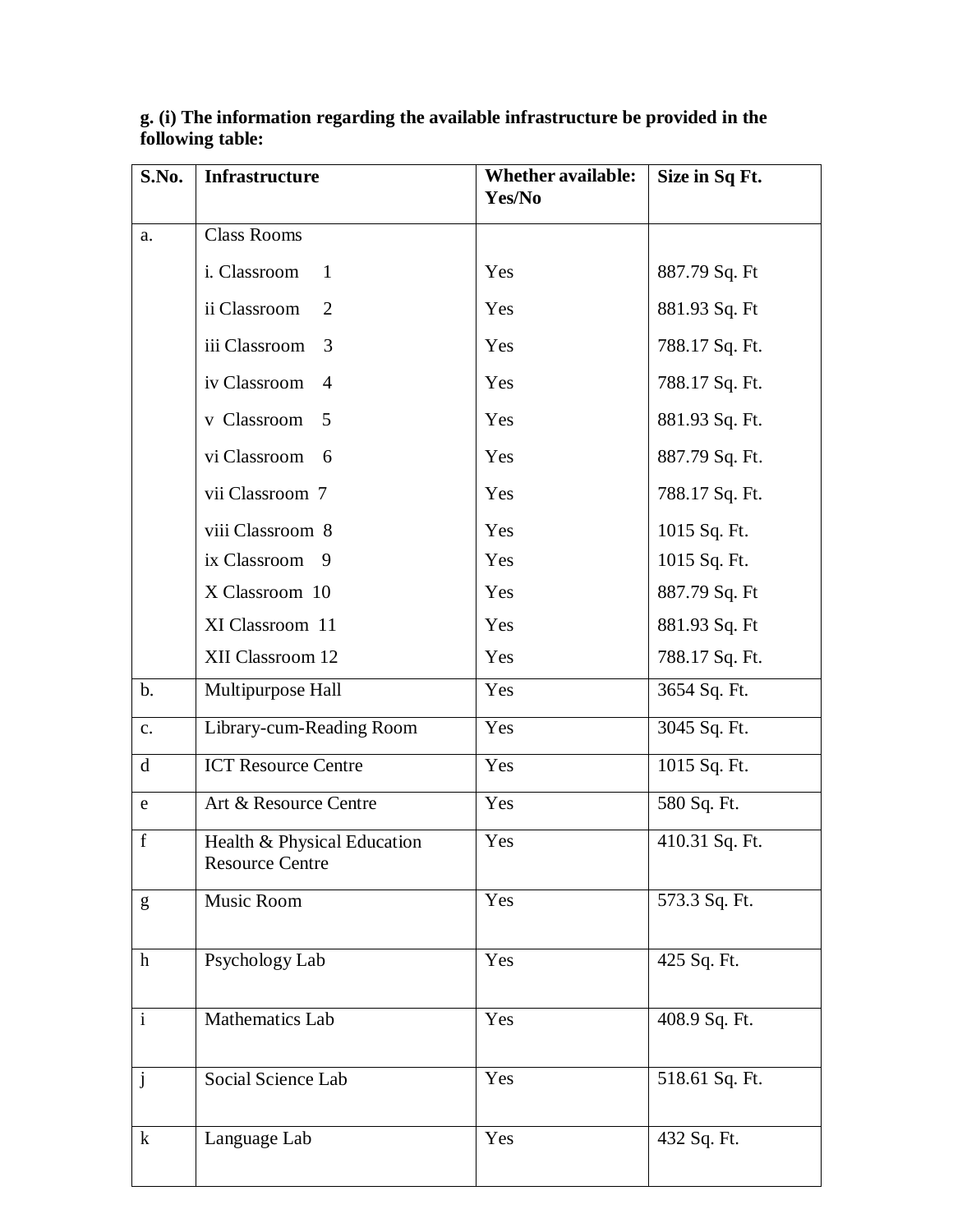|   | Science Lab            | Yes | 518.61 Sq. Ft. |
|---|------------------------|-----|----------------|
| m | Multipurpose Playfield | Yes | 45000 Sq. Ft.  |

# **G(ii) Whether following facilities are available in the institution:**

| a.             | Principal's Office                                        | Yes | 264.6 Sq. Ft.                        |
|----------------|-----------------------------------------------------------|-----|--------------------------------------|
| $\mathbf{b}$ . | <b>Staff Room</b>                                         | Yes | 518.61 Sq. Ft.                       |
| $\mathbf{c}$ . | <b>Administrative Office</b>                              | Yes | 338 Sq. Ft.                          |
| d.             | Management Office                                         | Yes | 247.2                                |
| e.             | Visitor's Room                                            | Yes | 466 Sq. Ft.                          |
| f.             | Separate Common Room for<br><b>Female Students</b>        | Yes | 578.61 Sq. Ft.                       |
| g.             | Seminar Room/Hall                                         | Yes | 1619.94 Sq. Ft.                      |
| h.             | Canteen                                                   | Yes | 808.5 Sq. Ft.                        |
| $\mathbf{i}$ . | Separate Toilet facility for female<br>students           | Yes | 15 Toilets (6x4 Sq. Ft.) 864 Sq. Ft. |
| j.             | Separate Toilet facility for staff                        | Yes | 2 Toilets (6x4 Sq. Ft.) 300 Sq. Ft.  |
| k.             | Separate Toilet facility for<br>differently abled persons | Yes | 2 Toilets                            |
| $\mathbf{l}$ . | <b>Parking Space</b>                                      | Yes | 1675 Sq. Ft.                         |
| m.             | Open space for Additional<br>Accommodation                | Yes |                                      |
| n.             | <b>Store Room</b>                                         | Yes | 3 (306, 534, 379 & 289 Sq. Ft.)      |
| 0.             | Medical facility                                          | Yes |                                      |
| p.             | R.O.Water Facility                                        | Yes |                                      |

## **2. Teaching and Non-Teaching Staff Annexure Attached**

No. of staff members in position at the time of commencement of the current session

a. Principal Yes b. Academic staff Yes Associate Prof. - Asstt. Prof. 27 Any other (Librarian) 1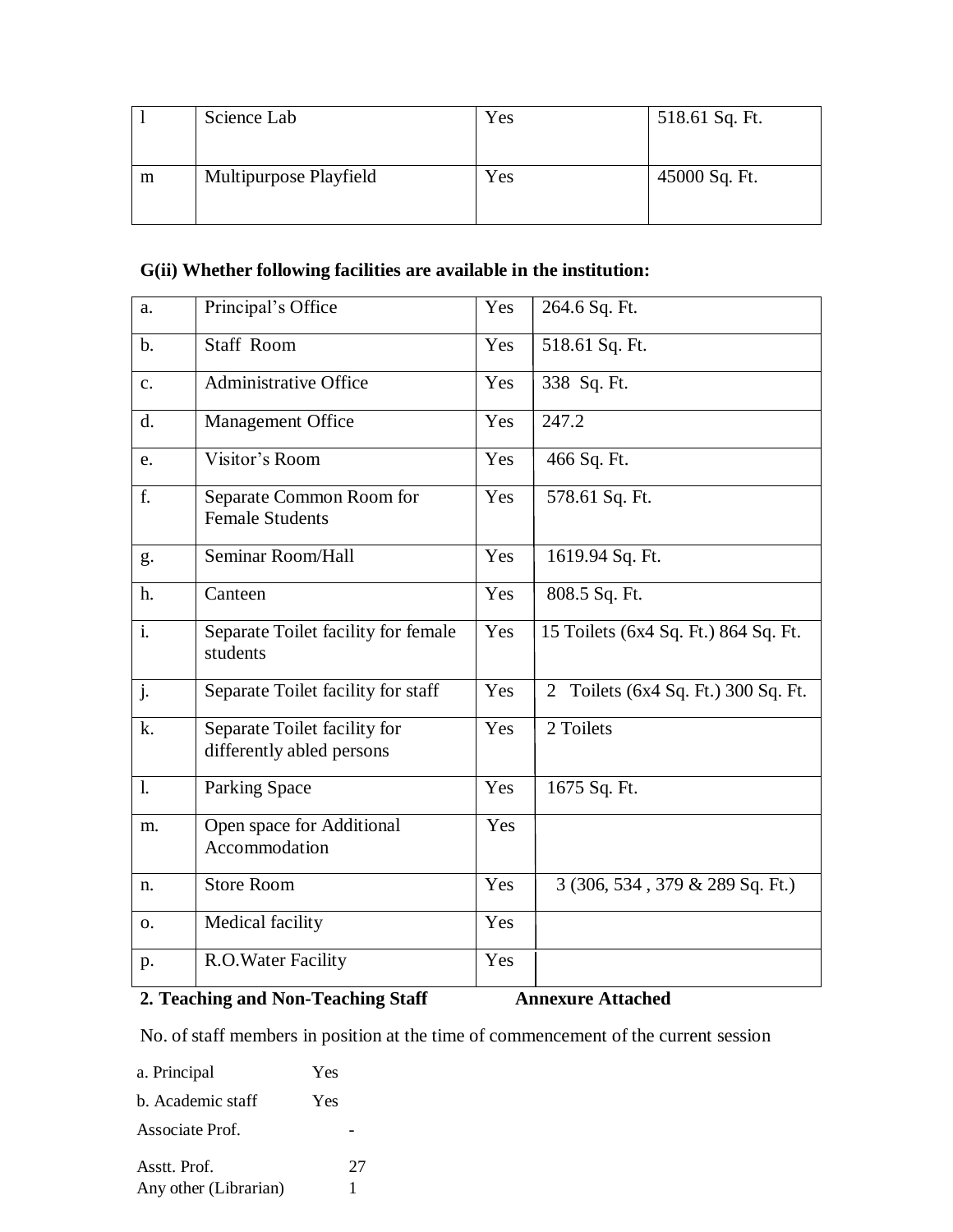c. Total Administrative, Technical & Professional Staff 14

| S.No.        | <b>Academic Positions</b> | No. of vacant<br>Positions | Other staff            | No. of vacant<br>Position |
|--------------|---------------------------|----------------------------|------------------------|---------------------------|
|              |                           |                            |                        |                           |
|              | Principal                 |                            | Administrative         |                           |
|              |                           |                            | <b>Staff</b>           |                           |
|              | Prof.                     |                            | <b>Technical Staff</b> |                           |
| $\mathbf{c}$ | Associate/Asstt. Prof.    | 8 and 1/2                  | Professional           |                           |
|              |                           |                            | staff                  |                           |

d. No. of vacant positions as on the date of last Revision of Website

e. No. of Academic and other staff recruited during the current session

Academic- 2

**Other** 

f. No. of Academic and other staff who left the institution during the current session (2020-21)

Academic -1 **Other** 

#### **A. Academic staff as on**

Annexure Attached

#### **3. Students on the Rolls of the Institution**

This section shall include the following information n about the students on the Rolls of the institution:

| a) Date of commencement of the current academic session  | 1.1.2021                            |
|----------------------------------------------------------|-------------------------------------|
| B) Last date fixed by the affiliating body for admission | 05.02.2021(B.Ed)                    |
| c) Date of last admission made in the institution        | 05.02.2021 (B.Ed)                   |
| d) Mode of selection of students                         | <b>Selected Through Centralized</b> |
|                                                          | <b>Admission Process</b>            |

e) Whether entrance test is conducted by the affiliating body/State Govt. No

f) No. of students enrolled in the current academic session 284

No. of<br>Female students<br>
No. of<br>  $\frac{N}{N}$ <br>  $\frac{N}{N}$ <br>  $\frac{N}{N}$ <br>  $\frac{N}{N}$ <br>  $\frac{N}{N}$ <br>  $\frac{N}{N}$ <br>  $\frac{N}{N}$ <br>  $\frac{N}{N}$ <br>  $\frac{N}{N}$ <br>  $\frac{N}{N}$ <br>  $\frac{N}{N}$ <br>  $\frac{N}{N}$ <br>  $\frac{N}{N}$ <br>  $\frac{N}{N}$ <br>  $\frac{N}{N}$ <br>  $\frac{N}{N}$ <br>  $\frac{N}{N}$ <br>  $\frac$ No. <u>ຊ</u> students  $\rm \lesssim$ No. <u>ם</u> students  $\Xi$ No. of OBC students in students No. of students Total B.Ed 1 st Year - | 155 | 13 | 14 | 155 B.Ed IInd Year - | 108 | 15 | - | 20 | - | 108 M.Ed Ist Year - | 7 |- |- |- |- | 7 M.Ed IInd Year - | 14 | 2 | | | | | | | | | | 14

g) Category-wise distribution of students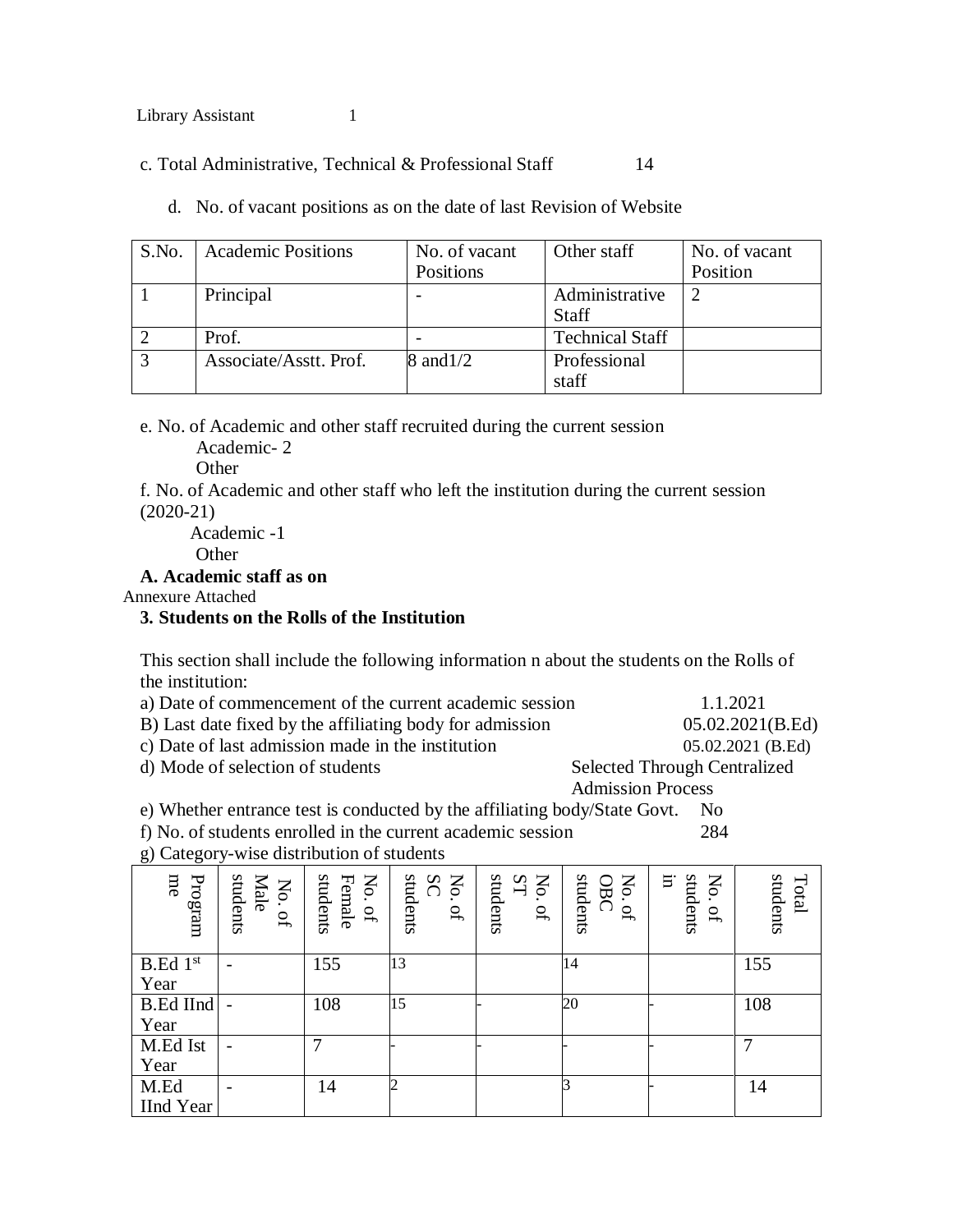| Prograamme | $\sim$ $\sim$ $\sim$ $\sim$ $\sim$ $\sim$ $\sim$<br>Pedagogy subjects | No. of students |
|------------|-----------------------------------------------------------------------|-----------------|
| B.Ed       | English                                                               | 27              |
|            | Hindi                                                                 | 21              |
|            | Punjabi                                                               | 23              |
|            | Economics                                                             | 12              |
|            | Maths                                                                 | 61              |
|            | Science                                                               | 66              |
|            | <b>Social Studies</b>                                                 | 48              |
|            | Music                                                                 |                 |
|            | History                                                               |                 |
|            | Computer                                                              |                 |
|            | <b>Physical Education</b>                                             |                 |
|            | Commerce                                                              | 13              |
|            | Life Science                                                          | 19              |
|            | Fine Arts                                                             | 4               |
| M.Ed       |                                                                       |                 |

h) No. of students in each Pedagogy subject

i) Details of enrolled students Annexure Attached

Students enrollerd for the current session B.Ed.  $(155+108)$ , M.Ed.  $(7+14)$ 

| Programme | B.Ed. | Academic Session 2020-21 |
|-----------|-------|--------------------------|
|           | M.Ed. | Academic Session 2020-21 |

## **4. Financial Status Annexure Attached**

a. Endowment fund maintained by the TEI

| Amount      | $7,00,000/$ -       |
|-------------|---------------------|
| <b>Bank</b> | State Bank of India |
| FDR No.     | 40196843482         |

b. Reserve Fund maintained by the TEI

| Amount      | $5,00,000/$ -       |
|-------------|---------------------|
| <b>Bank</b> | State Bank of India |
| FDR No.     | 40196846631         |

c. Annual fee charged from students of different Prgrammes and Annual fees fixed by the State Govt. for different Prograammes

| S.No. | Programme | <b>Total Annual Fee</b>     | Fee fixed by the            |
|-------|-----------|-----------------------------|-----------------------------|
|       |           | charged by the              | <b>State Govt. (Current</b> |
|       |           | <b>Institution</b> (Current | session)                    |
|       |           | Session)                    |                             |
|       | B.Ed      | As per Norms                |                             |
|       | M.Ed      | As per Norms                |                             |

d.Mention if Fee concession or scholarships are given to students Yes if yes, give details

Post Matric Scholarship to SC students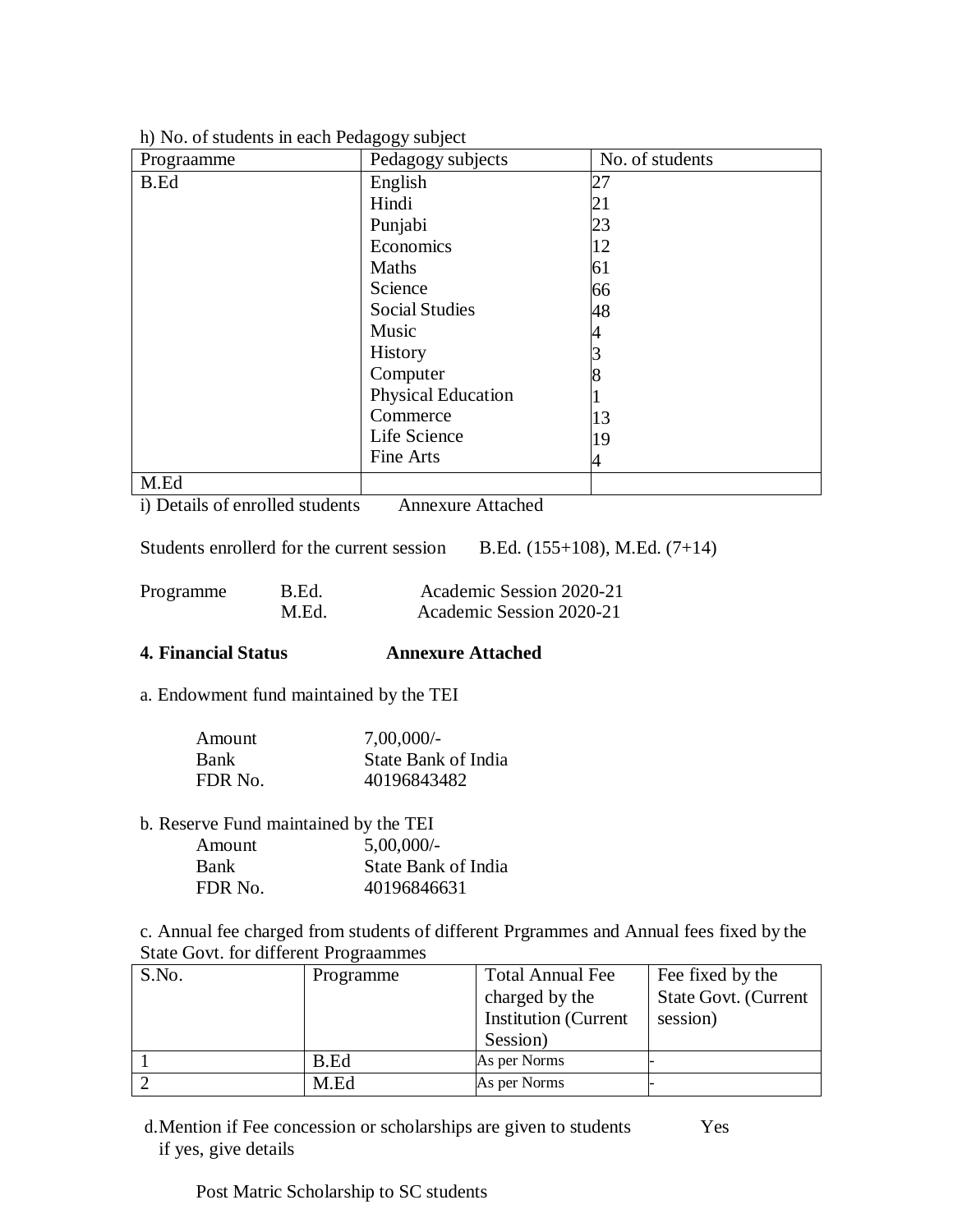Fee concession to Poor students

e. Income during the previous academic session

| S.No. | Head /source of Income                     | Income in INR     |
|-------|--------------------------------------------|-------------------|
|       | Income from fess                           |                   |
|       | Grant received from State<br>Govt.         | Annexure Attached |
|       | Income from other source:<br>donation etc. | Annexure Attached |
|       | <b>Total Income</b>                        |                   |

# **f. Expenditure during the Previous Academic Session**

| S.No.          | <b>Head of Expenditure</b>              | <b>Expenditure in INR</b> |
|----------------|-----------------------------------------|---------------------------|
| A              | <b>Capital Expenditure</b>              |                           |
| 1.             | Expenditure incurred on augmentation of |                           |
|                | infrastructure                          |                           |
| 2.             | Expenditure incurred on augmentation of |                           |
|                | <b>Instructional Resources</b>          |                           |
| <b>B.</b>      | <b>Recurring Expenditure</b>            |                           |
| 3.             | <b>Staff Salary</b>                     | Annexure Attached         |
| 4.             | Interest Payment on loans               |                           |
| 5.             | Loan Repayment                          |                           |
| 6.             | Misc. expenditure                       |                           |
| $\mathbf{C}$ . | <b>Transfer to Capital Account</b>      |                           |
| 7.             | <b>Transfer to Governing Body</b>       |                           |
|                | <b>Total Expenditure</b>                |                           |

g. Whether balance Sheet of the previous Academic Session has been displayed Yes

## **5. Instructional Resources**

# **A. Library**

| a) Sitting capacity in the Reading Room                    | 50    |
|------------------------------------------------------------|-------|
| b) No. of Books                                            | 13716 |
| c) No. of Titles                                           |       |
| d) No. of Reference books like encyclopedias, dictionaries | 400   |
| e) Names of journals subscribed                            |       |
| 1. Edutrack                                                |       |
| 2. University News                                         |       |
| 3. Primary Teacher                                         |       |
| 4. School Education                                        |       |
| 5. Community Journal of Education                          |       |
| No. of Journals $895(Printed) + 6000(E-journal)$           |       |
| f) No. of books added during previous academic session     | 116   |
| g) No. of books added during current academic session      | 100   |
|                                                            |       |

## **B. ICT Resource Centre**

|           | • No. of Computer system                       | 42  |
|-----------|------------------------------------------------|-----|
|           | • Availability of Internet facility            | Yes |
| $\bullet$ | Accessibility of Internet facility to students | Yes |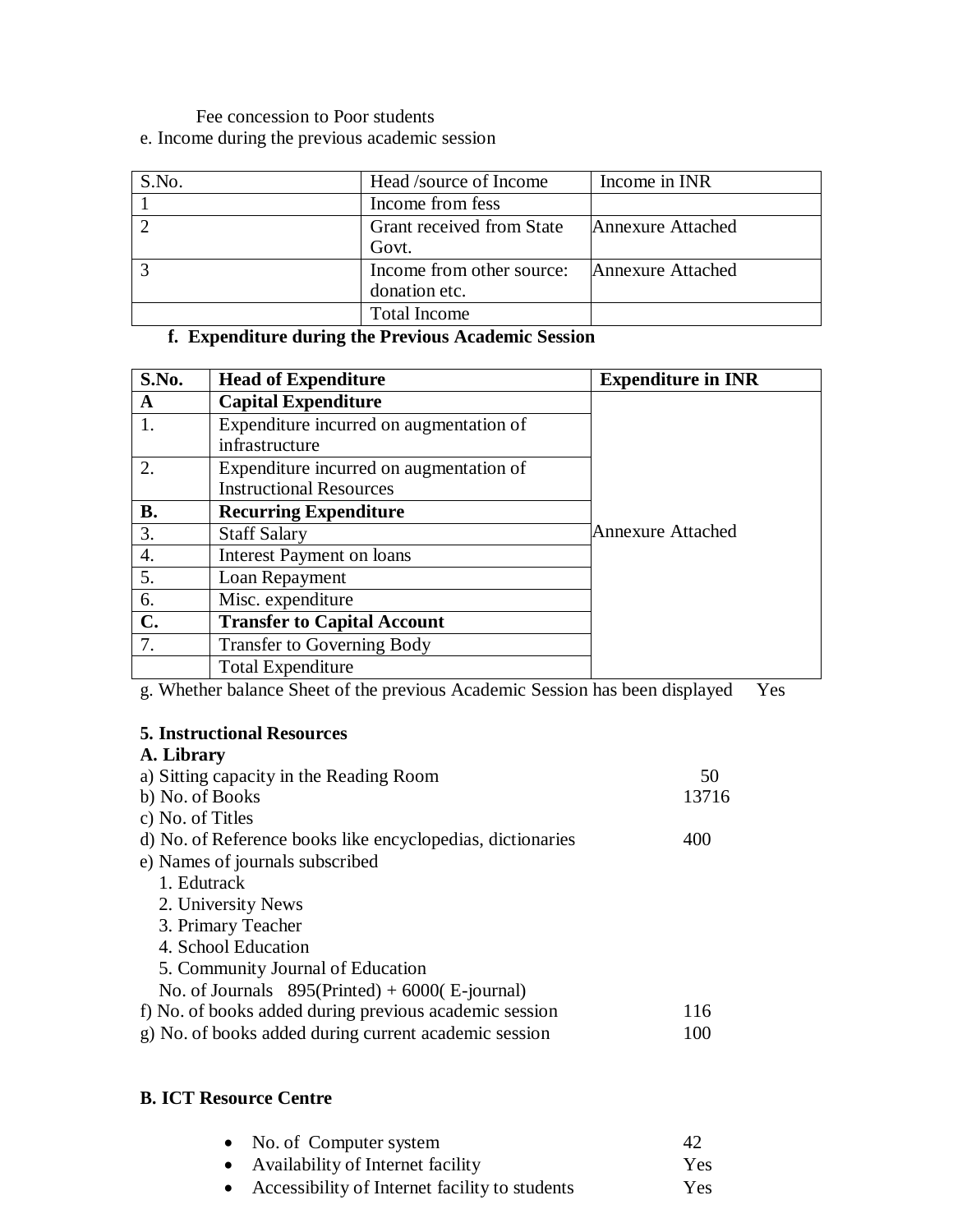$\bullet$  No. of CD ROMs 42

**C. Art & Craft Resource Centre** (Essential items available be mentioned)

i. Easel -7 ii. Wood Board-10 iii. Soft Board-2 iv. Normal Scale V. Fabric/Crayon/Acrylic Color/Sparkle Tubes VI.Pasel Colors-24 Shades, Soft Colors-24 Shades VII. Brushes-Round Brush (0, 1, 2) +Flat Brush (0,1,4,6,8,10) VIII. Canvas Board

## **D. Curriculum Laboratory (Essential items available be mentioned)**

| S.No.    | <b>Resources for Curriculum laboratory</b>    | Write "A" for Available and<br>"NA" for not available |
|----------|-----------------------------------------------|-------------------------------------------------------|
|          | Resources for English Language                | A                                                     |
| $\gamma$ | <b>Resources for Science Education</b>        | A                                                     |
|          | <b>Resources for Social Science Education</b> | A                                                     |
|          | Resources for Regional Language Education     | A                                                     |
|          | <b>Resources for Core mathematics</b>         | A                                                     |
|          | Overhead Projector/Notice Boards/Black        | А                                                     |
|          | <b>Boards</b>                                 |                                                       |

### **E. Physical Education Resource Centre (Essential items available be mentioned)**

- i. Mat-1
- ii. Treadmill -2
- iii. Cycle Machine-2
- iv. Leg Press Machine-1
- v. Roller-1
- vi. Normal Treadmill-1
- Vii Carom Board
	- **F. Anatomy, Physiology, and health Education Laboratory, Sports Psychology Laboratory, Care and Rehabilitation Laboratory and Human Performance laboratory (for the B.P.Ed, M.P.Ed and D.P.Ed )**

Not applicable

## **G. Diploma in Visual Arts Education**

Not applicable

## **H. Diploma in Performing Arts Education**

Not applicable

## **6. Academic Management**

In this section, the TEIs are required to provide the following information: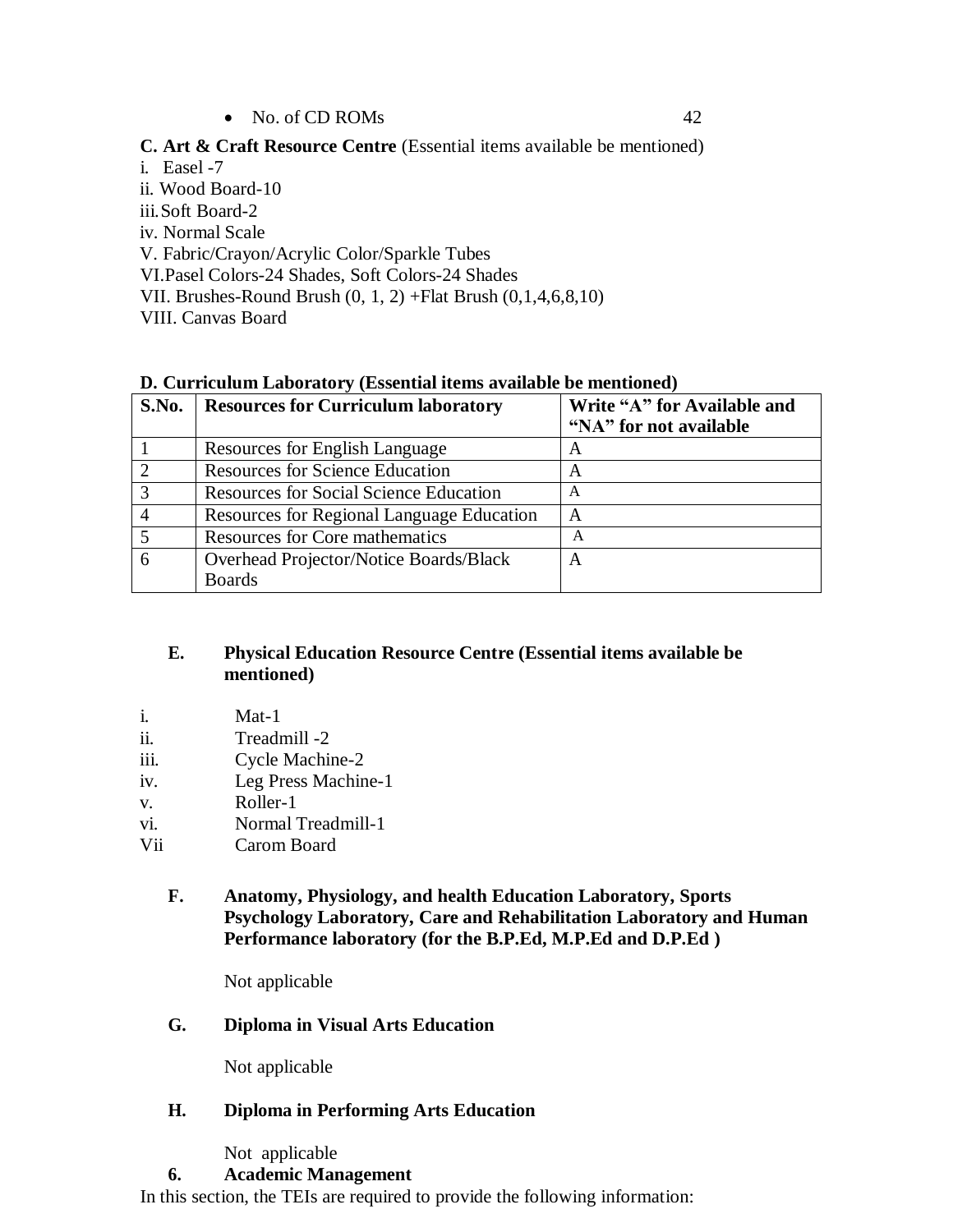| * Daily working hours                                        | 8 Hours |
|--------------------------------------------------------------|---------|
| * No. of working days in a week                              | 6 Days  |
| * Total No. of working days in the previous academic session | 220     |
| * Average daily attendance during the current session        | 90%     |

\* Programme-wise results of students for last three years

| Pass % age in the final examination during the last three academic sessions |           |         |         |         |
|-----------------------------------------------------------------------------|-----------|---------|---------|---------|
| S.No.                                                                       | Programme | 2017-18 | 2018-19 | 2019-20 |
|                                                                             | B.Ed      | 100%    | 100%    | 100\%   |
|                                                                             | M.Ed      | 100%    | 100\%   | 100\%   |

\* No. of ex-students of the institution who qualified in the Central or State Eligibility Test during the Previous two years:-

| Year    | No. of students appeared | No. of students qualified |
|---------|--------------------------|---------------------------|
| 2018-19 |                          |                           |
| 2019-20 | 0 <sup>0</sup>           |                           |
|         |                          |                           |

• Mention the value added coursed if offered by the TEI on own its initiative

NA

- Name & No. of schools available for internship during the current session **a) Govt./Govt. aided Schools**
- 1. S.D. Sr. Sec. School, Ferozepur City
- 2. Hindu Girls Sr. Sec. School, Ferozepur City
- 3. Sikh Kanya Maha Vidyalaya Sr. Sec. School, Ferozepur City
- 4. Govt. Girls Sr. Sec. School, Ferozepur City
- 5. Govt. Boys Sr. Sec. School, Ferozepur City
- 6. H.M. Boys Sr. Sec. School, Ferozepur City
- 7. M.L.M.Sr. Sec. School, Ferozepur Cantt
- 8. DAV Girls Sr. Sec. School, Ferozepur Cantt
- 9. Dev Samaj Girls Sr. Sec. School, Ferozepur City

#### **b) Private recognized unaided schools**

- 1. Dev Samaj Model High School, Ferozepur City
- 2. C.K.Sr. Sec. School, Ferozepur City
- 3. Manavta Public Sen. Sec. School, Ferozepur City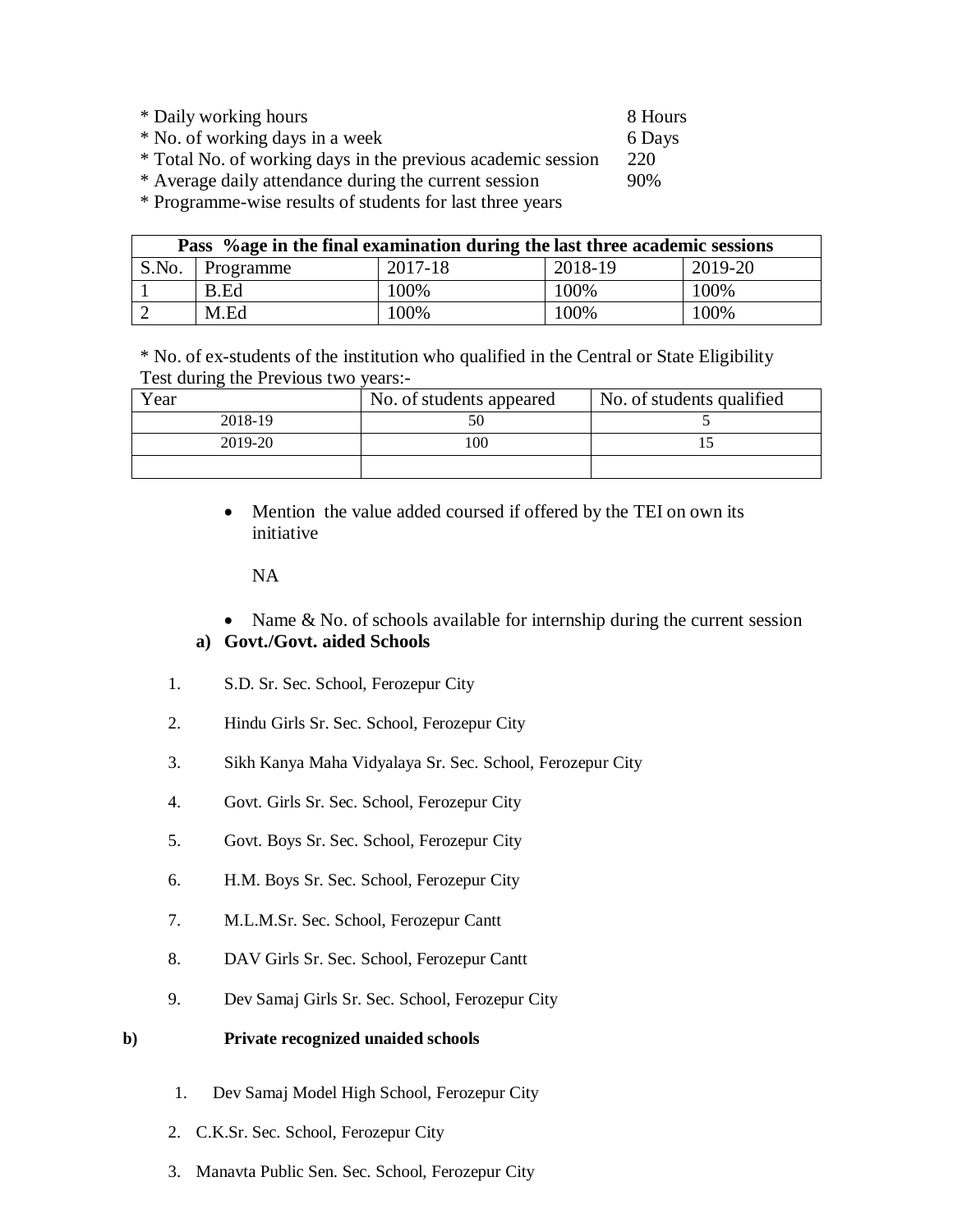- 4. H.M.DAV Model School, Ferozepur City
- 5. Sai Public School, Ferozepur City
- 6. D.D. Bassi DAV Cenetary Public School, Ferozepur Cantt
- c) Rural School Nil
- d) Urban Schools As above at (a )

|  | * Total No. of Internship days in the previous academic session | 98 |
|--|-----------------------------------------------------------------|----|
|--|-----------------------------------------------------------------|----|

\* Total No. of Mentor teachers associated with the Internship 20

- \* Did the institution conduct orientation programme for the students Yes
- \* Did the Institution conduct the Planning- cum- Consultation meeting Yes with the Heads of Internship schools?

\*

Details of Internship schools

| S.NO.          | Name of school                                                     | Rural/Urban/Rural<br>Location | Management<br>unaided<br>Govt./Govt.<br>Aided/Private | students in the<br>school<br>Total No. of | TEI<br>Distance from the | No. of student<br>for Internship<br>teachers deputed |
|----------------|--------------------------------------------------------------------|-------------------------------|-------------------------------------------------------|-------------------------------------------|--------------------------|------------------------------------------------------|
| $\mathbf{1}$   | S.D. Sr. Sec.<br>School,<br>Ferozepur City                         | Urban                         | Govt.<br>Aided                                        | 650                                       | 50 Mtrs.                 | 28                                                   |
| $\overline{2}$ | Sikh Kanya<br>Maha Vidyalaya<br>Sr. Sec. School,<br>Ferozepur City | Urban                         | Govt.<br>Aided                                        | 550                                       | $1/2$ Km.                | 15                                                   |
| 3              | Dev Samaj Girls<br>Sr. Sec. School,<br>Ferozepur City              | Urban                         | Govt.<br>Aided                                        | 600                                       | 20 Mtrs.                 | 17                                                   |
| $\overline{4}$ | Dev Samaj<br>Model High<br>School,<br>Ferozepur City               | Urban                         | Private<br>recognized                                 | 500                                       | 25 Mtrs.                 | 16                                                   |
| 5              | Sai Public<br>School,<br>Ferozepur City                            | Urban                         | Private<br>recognized                                 | 300                                       | $1^{1/2}$ Km.            | 16                                                   |
| 6              | Manavta Public<br>Sen. Sec.<br>School,<br>Ferozepur City           | Urban                         | Private<br>recognized                                 | 300                                       | 2 Km.                    | 16                                                   |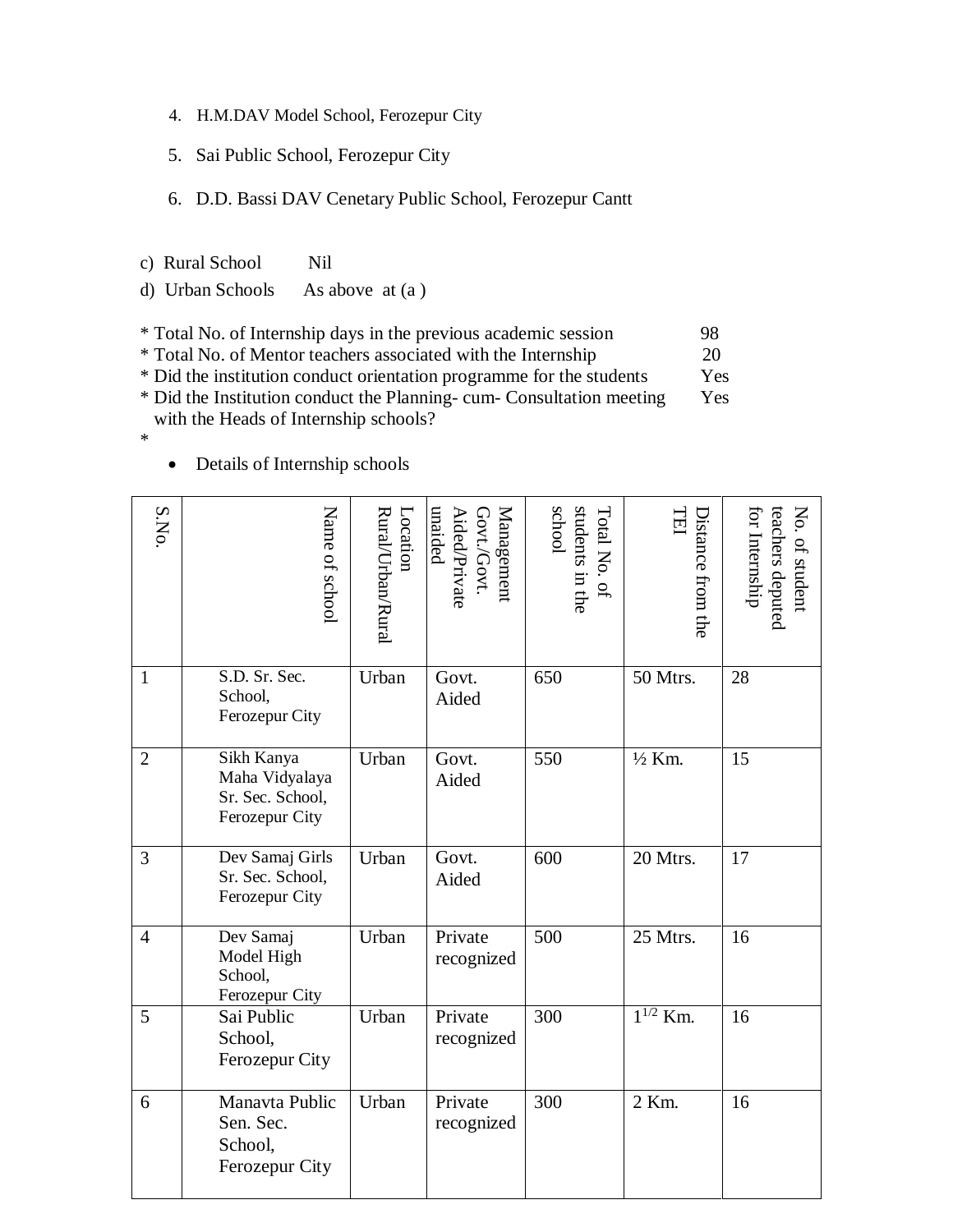- Details of Academic Programme like Conference, Seminars, Workshops, TrainingProgrammes organized, during the previous academic session: Annexure Attached
- Details of events/celebrations organized during the previous academic session: Annexure Attached

## **7. Governance Structures:**

a) Has the institution constituted the Management Committee Yes (2020-21)

| S.No.          | Name                        | Designation                 |
|----------------|-----------------------------|-----------------------------|
| 1.             | <b>Shriman Nirmal Singh</b> | Chairman                    |
| $\overline{2}$ | Mrs. Balwinder Kaur         | Secretary                   |
| 3              | Dr. (Mrs.) Rajwinder Kaur   | Principal                   |
| $\overline{4}$ | Dr.(Mrs.) Madhu Prashar     | Educationist                |
| 5              | Dr.(Mrs.) Agnese Dhillon    | Educationist                |
| 6              | Dr. Ramesh Chander Garg     | Member                      |
| $\overline{7}$ | Shri Jatinder Singh Sidhu   | Member                      |
| 8              | Prof. Satish Gupta          | Member                      |
| 9              | Sh. Satya Pal Khera         | Member                      |
| 10             | Dr. Rajinder Sharma         | Member                      |
| 11             | Sh. Ajay Batta              | Member                      |
| 12             | Sh. Bagwant Lal Soin        | Member                      |
| 13             | Dr. Naresh Khanna           | Member                      |
| 14             | Sh. Kulbhushan Agnihotri    | Member                      |
| 15             | Dr. Harsh Bhola             | Member                      |
| 16             | Dr. Anita Dhawan            | <b>Staff Representative</b> |
| 17             | Mr. Suresh Chauhan          | <b>Staff Representative</b> |

\* No. of meetings of the Management Committee held during the Previous academic session 4

| b) Has institution established a Grievance Redressal Mechanism | <b>Yes</b> |
|----------------------------------------------------------------|------------|
|----------------------------------------------------------------|------------|

c) Has the institution established anti-ragging mechanism Yes